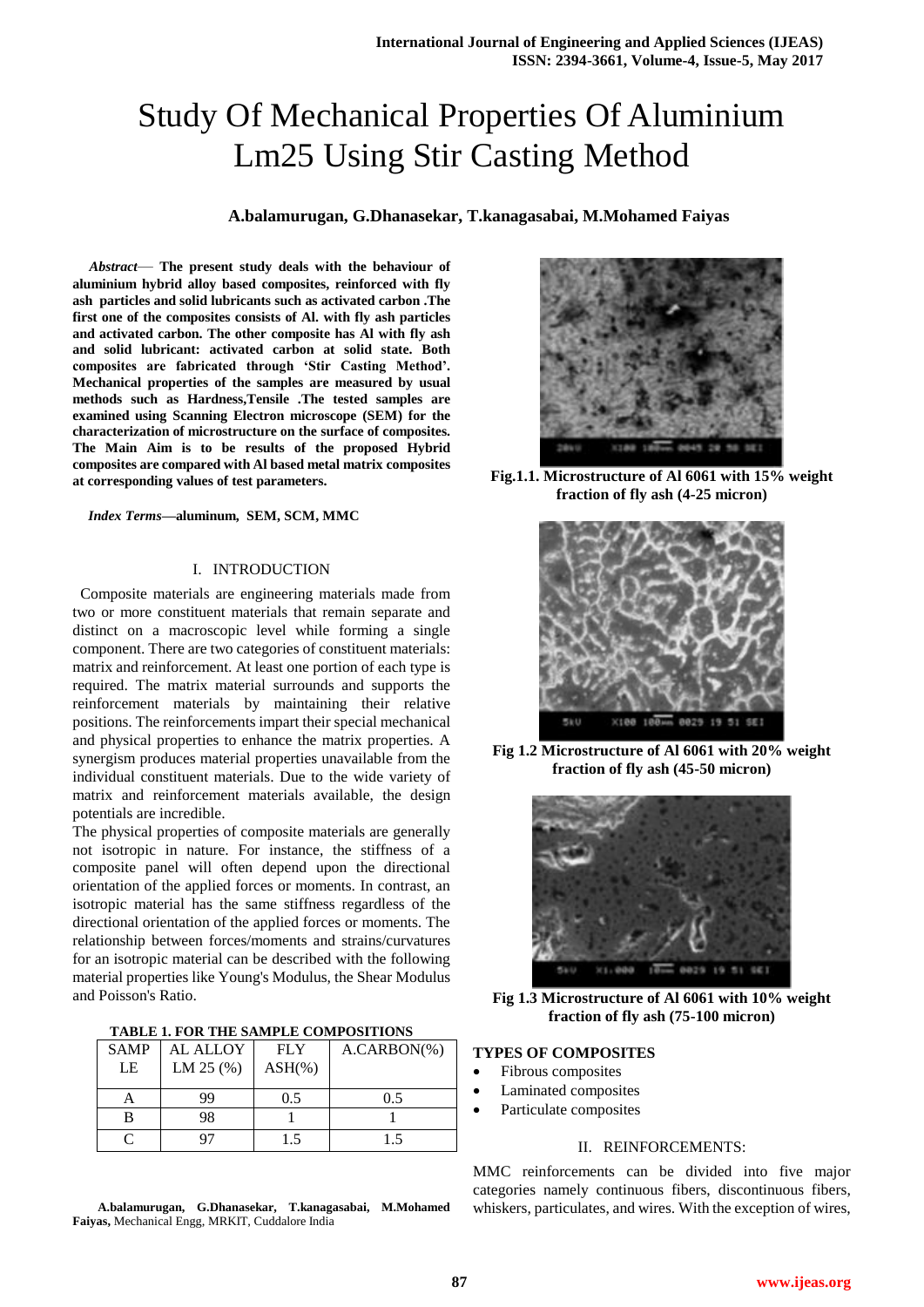which are metals, reinforcements generally are ceramics. Key continuous fibers include boron, graphite (carbon), alumina, and silicon carbide. Boron fibers are made by chemical vapor deposition (CVD) of this material on a tungsten core. Carbon cores have also been used. These relatively thick monofilaments are available in 4.0, 5.6, and 8.0-mil diameters. To retard reactions that can take place between boron and metals at high temperature, fiber coatings of materials such as silicon carbide or boron carbide are sometimes used.

Silicon carbide monofilaments are also made by a CVD process, using a tungsten or carbon core. A Japanese multifilament yarn, designated as silicon carbide by its manufacturer, is also commercially available. This material, however, made by pyrolysis of organo metallic precursor fibers, is far from pure silicon carbide and its properties differ significantly from those of monofilament silicon carbide.

Continuous alumina fibers are available from several suppliers. Chemical compositions and properties of the various fibers are significantly different. Graphite fibers are made from two precursor materials, polyacrilonitrile (PAN) and petroleum pitch. Efforts to make graphite fibers from coal-based pitch are under way. Graphite fibers with a wide range of strengths and moduli are available.

The leading discontinuous fiber reinforcements at this time are alumina and alumina-silica. Both originally were developed as insulating materials. The major whisker material is silicon carbide. The leading U.S. commercial product is made by pyrolysis of rice hulls. Silicon carbide and boron carbide, the key particulate reinforcements, are obtained from the commercial abrasives industry. Silicon carbide particulates are also produced as a by-product of the process used to make whiskers of this material.

A number of metal wires including tungsten, beryllium, titanium, and molybdenum have been used to reinforce metal matrices. Currently, the most important wire reinforcements are tungsten wire in superalloys and superconducting materials incorporating niobium-titanium and niobium-tin in a copper matrix. The reinforcements cited above are the most important at this time. Many others have been tried over the last few decades, and still others undoubtedly will be developed in the future. Composite material is the material having two or more distinct phases like matrix phase and reinforcing phase and having bulk properties significantly different from those of any of the constituents present in the matrix material. Composite materials are preferred over other metals and non metals because of some favorable properties they are having.

The favorable properties are, high stiffness and high tensile strength, low density, high temperature stability, and also in some of the applications electrical and thermal conductivity properties are also taken into consideration, the properties like coefficient of thermal expansion, corrosion resistance are also low with improved wear resistance. To improve fuel efficiency in automobiles the bodies are manufactured with the composite materials, So that the automobile body mass can be kept low by improving fuel efficiency. Nano carbon fiber reinforced aluminium composites are already in use. Mainly aluminium composite materials are having more scope because of its light weight and availability on earth. Because of all these possibilities with the aluminium composites the related studies are always on and our study is one among them. In every study the base material properties are altered by adding some reinforcements the resulted properties are analyzed and based on the properties, suitable application areas are suggested.

#### **1.5.9 TYPES OF REINFORCEMENTS USED:**

The three different types of reinforcements used in the project are

- LM 25
- Fly ash
- Activated carbon

Further the base metal used in the project is an alloy of Aluminum namely LM 25.

The results of an experimental investigation of the mechanical properties of fly ash and Alumina reinforced aluminium alloy (LM25) composites samples, processed by stir casting route are reported in this paper. Three sets of composites with constant weight fraction of fly ash (particle size of 3-100 μm) and Al2O3(particle size of 150 μm) with different wt% were used. Composite samples have the reinforcement weight fractions of constant 3% fly Ash and varying %wt of 5, 10 and 15% Al2O3 . The main mechanical properties studied were the tensile strength,ductilityimpact strength & hardness. Unreinforced LM25 samples were also tested for the same properties. It was found that the tensile strength & hardness of the aluminium alloy (Lm25) composites increases with the increase in %wt of Al2O3 upto certain limit. in addition of more amount of reinforcement the Tensile strength decrease due to poor wettability of the reinforced material with metal aluminium matrix .And the charpy test shows decrease in impact load absorption with increase in %weight reinforcement.The Microstructure study of the samples indicated near uniform distribution of the fly ash and Al2O3 particles in the matrix. LM25 alloy is mainly used where good mechanical properties are required in castings of a shape or dimensions requiring an alloy of excellent castability in order to achieve the desired standard of soundness.The alloy is also used where resistance to corrosion is an important consideration particularly where highstrength is also required.

#### **1.5.10 ALUMINIUM LM25**

Table 1.1:Aluminum LM 25(Al-Si7 Mg) means the composition (in%wt) of

Cu Si Mg Fe Mn Ni Zn Pb Sn TiAl 0.20 7.50 0.6 0.50 0.30 0.10 0.10 0.10 0.05 0.2 Balance

#### **1.5.11. FLY ASH**

Fly ash, also known as "pulverized fuel ash" in the United Kingdom, is one of the Coal combustion products, and is composed of the fine that are driven out of the boiler with the flue gases. Ash that falls in the bottom of the boiler is called bottom ash. Fly ash is generally captured by electrostatic precipitators or other particle filtration equipment before the flue gases reach the chimneys ofcoal-fired power plants, and together with bottom ash removed from the bottom of the boiler is known as coal ash. Depending upon the source and makeup of the coal being burned, the components of fly ash vary considerably, but all fly ash includes substantial amounts of silicon dioxide (SiO2) (both amorphous and crystalline), aluminum oxide (Al2O3) and calcium oxide (CaO), the main mineral compounds in coal-bearing rock strata.

Constituents depend upon the specific coal bed makeup, but may include one or more of the following elements or substances found in trace concentrations (up to hundreds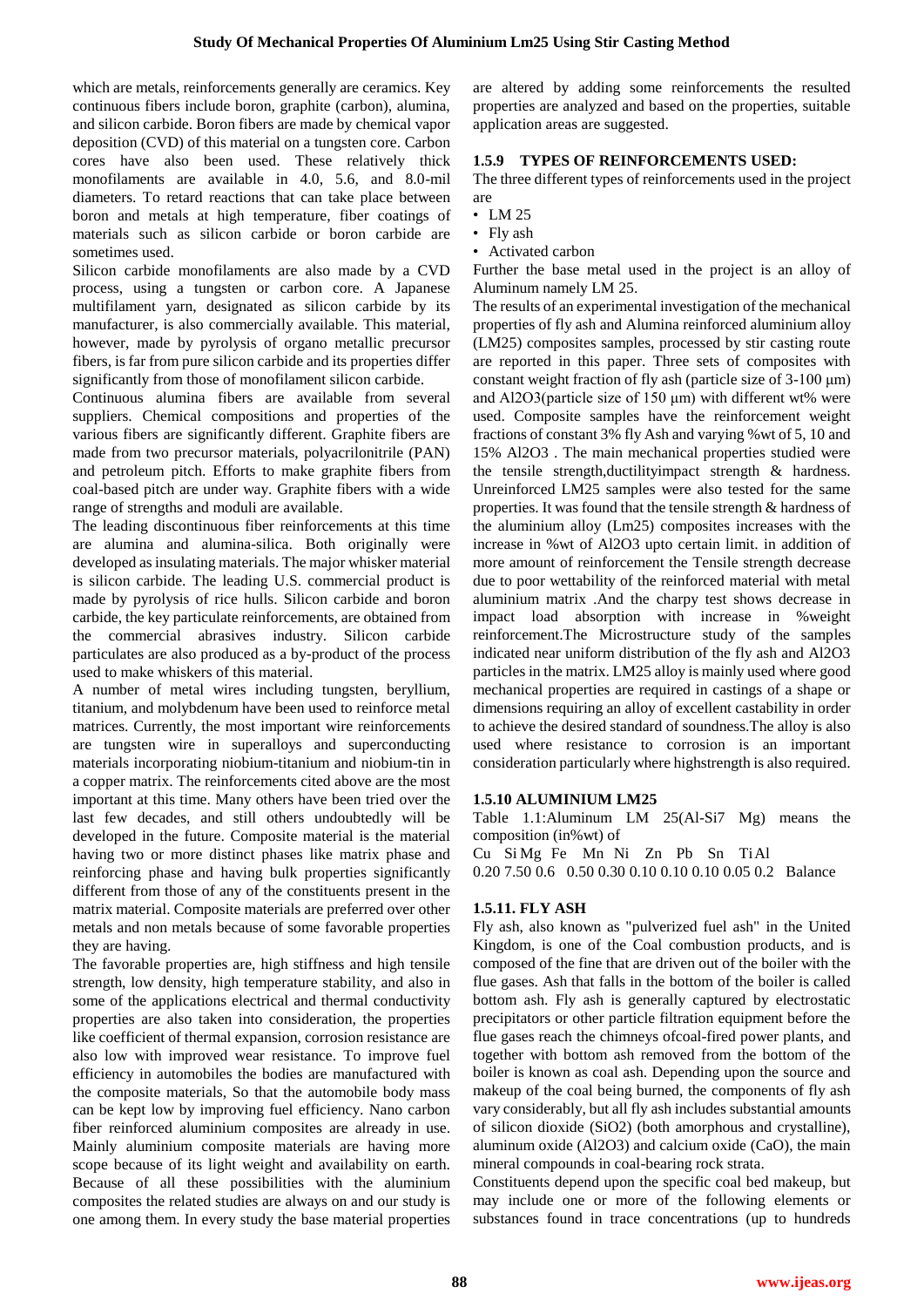ppm): arsenic, beryllium, boron, cadmium, chromium, hexavalent chromium, cobalt, lead,manganese, mercury, molybdenum, selenium, strontium, thallium, and vanadium, along with very small concentrations of dioxins.

In the past, fly ash was generally released into the atmosphere, but air pollution control standards now require that it be captured prior to release by fitting pollution control equipment. In the US, fly ash is generally stored at coal power plants or placed in landfills. About 43% is recycled, often used as a pozzolan to produce hydraulic cement or hydraulic plaster and a replacement or partial replacement for Portland cement in concrete production. Pozzolans ensure the setting of concrete and plaster and provide concrete with more protection from wet conditions and chemical attack.

Cementitious high carbon fly ash (CHCFA), a byproduct of coal-burning power plants, has self-hardening properties in the presence of moisture, but cannot be used in concrete paving since the high carbon content absorbs air in the concrete and affects durability. The current practice is to dispose of this fly ash in a landfill. However, laboratory testing and limited field trials have shown high carbon fly ash to be a viable stabilizing material for unbound layers in highway construction projects.

Mn/DOT entered into a partnership with Bloom Consultants to evaluate the long term engineering and environmental characteristics of fly ash stablized base materials and compare these to the performance of non-stabilized materials. To this effect three 375-ft test cells were constructed at MnROAD in 2007 including the following base types with a 4" HMA surface:

Cell 77 – Full depth reclamation of 50% HMA + 50% Class 4 gravel (non-stabilized)

Cell 78 – Class 6 crushed stone aggregate base (from on-site stockpile)

Cell 79 – Full depth reclamation of 50% HMA + 50% Class 3 gravel (stabilized with 14% CHCFA)

Construction Details

Stabilization of the reclaimed base with fly ash was completed in early August, following a precise sequence of events to ensure proper mixing and uniformity throughout the test cell. Mn/DOT waited one month prior to paving the test cells because of a separate agreement with an outside asphalt binder supplier. During that time an excessive amount of rain fell at MnROAD, soaking into the exposed base layers. When we attempted to pave Cells 77 and 78 on September 11, the HMA trucks sunk into the base and created ruts in excess of 4" and made it impossible to pave. The fly ash stabilized base showed no such deformation, and paving went on as scheduled. After several weeks of waiting for the rain to stop in order to dry out the base & subgrade, work continued under a Force Account Work Order. The contractor spent 3 days excavating the wet base layer, drying the subgrade, and replacing the base prior to paving on October 25. Field performance under traffic for two years has shown all three test cells to be performing well.

Successes and Concerns

For this project Mn/DOT spent an extra \$10,282 per cell on the force account work to dry out the non-stabilized base materials. This is in comparison to the \$8,970 for fly ash stabilization, or a 15% cost savings. A major benefit of the use of fly ash was that we were able to save six weeks of construction time by being able to pave immediately on a stable construction platform. Although the force account

work will likely not be required on many jobs and although MnROAD paid a premium price for the fly ash because of the small quantity, this project serves as a useful illustration of what can happen in the real world.

The fly ash used for construction contains small amounts of mercury and other heavy metals. Lysimeters were installed in the three cells to collect and monitor leachate generated by water percolating through the pavement. The leaching analysis is ongoing to monitor whether or not trace elements are being leached out of the pavement layers. Several laboratory studies at the University of Minnesota are also investigating the leaching characteristics of fly ash stabilized material.

### **1.4.12 ACTIVATED CARBON**

Activated carbon, also called activated charcoal, or activated coal, is a form of carbon processed to have small, low-volume pores that increase the surface area available for adsorption or chemical reactions. Activated is sometimes substituted with active.

Due to its high degree of micro porosity, just one gram of activated carbon has a surface area in excess of 500 m2 (5,400 sq ft), as determined by gas adsorption. An activation level sufficient for useful application may be attained solely from high surface area; however, further chemical treatment often enhances adsorption properties.

Activated carbon is usually derived from charcoal and, increasingly, high-porosity biochar.

One major industrial application involves use of activated carbon in the metal finishing field. It is very widely employed for purification of electroplating solutions. For example, it is a main purification technique for removing organic impurities from bright nickel plating solutions. A variety of organic chemicals are added to plating solutions for improving their deposit qualities and for enhancing properties like brightness, smoothness, ductility, etc. Due to passage of direct current and electrolytic reactions of anodic oxidation and cathodic reduction, organic additives generate unwanted breakdown products in solution. Their excessive build up can adversely affect the plating quality and physical properties of deposited metal. Activated carbon treatment removes such impurities and restores plating performance to the desired level.

#### III. EXPERIMENTAL WORK

### **3.1. EXPERIMENTAL PROCEDURE FOR STIR CASTING:**

The conventional experimental setup of stir casting essentially consists of an electric furnace and a mechanical stirrer. The electric furnace carries a crucible of capacity 2kg. The maximum operating temperature of the furnace is 1900ºC. The current rating of furnace is single phase 230V AC, 50Hz. The aluminium alloy (LM25) is made in the form of fine scraps using shaping machine. It amounts to about 1150 gm. The metal scraps are poured into the furnace and heated to a temperature just above its liquidus temperature to make it in theform of semi liquid state (around 650ºC). The mixing of aluminium alloy is done manually for uniformity. Then the reinforcement powder that is preheated to a temperature of 600°C is added to semi liquid aluminium alloy in the furnace. Again reheating of the aluminum matrix composite is done until it reaches complete liquid state. Mean while argon gas is introduced into the furnace through a